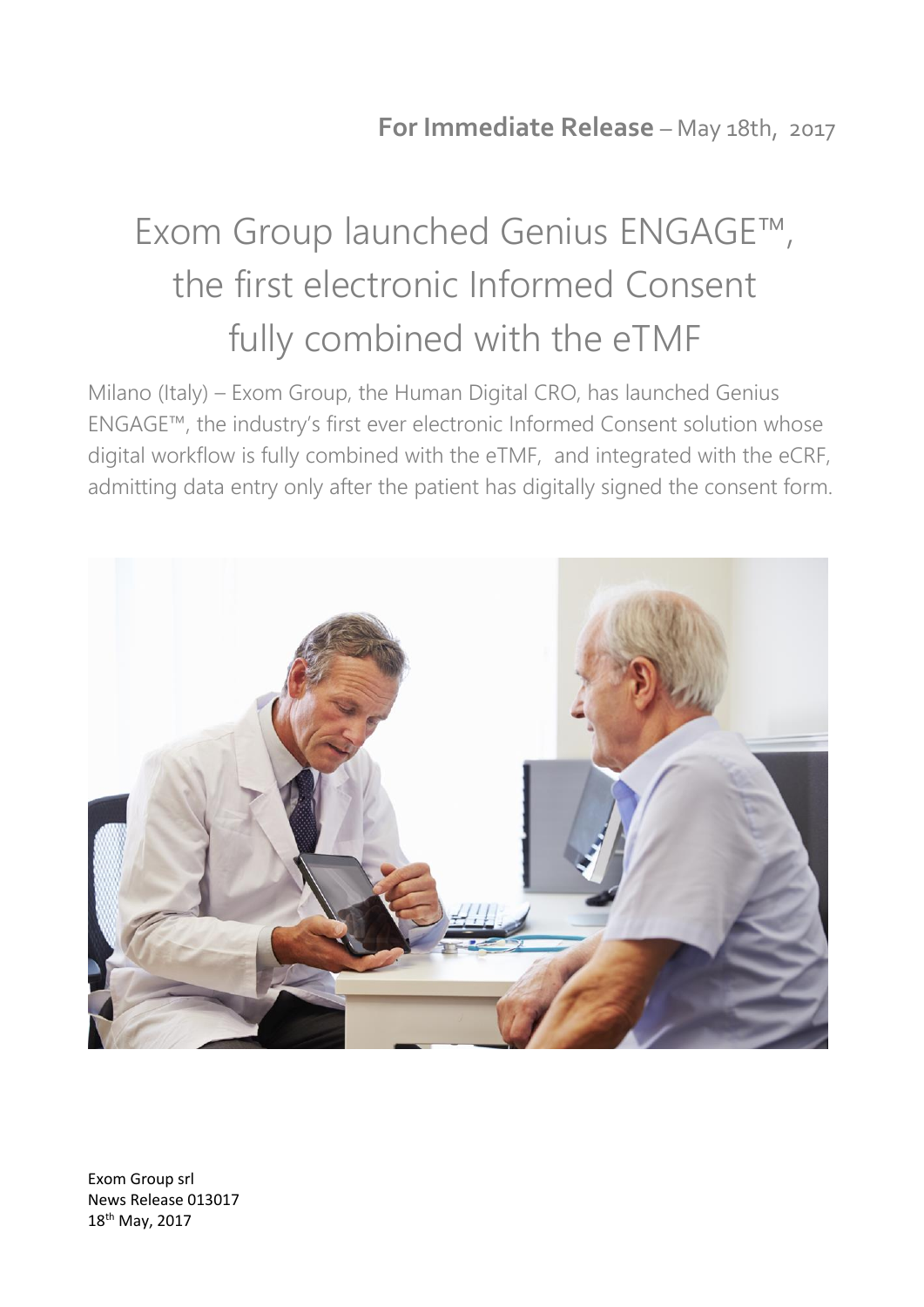**Genius ENGAGE™** allows for a multi-media Informed Consent process on a flexible computer tablet based platform, which is compliant with all legal and regulatory requirements.

The digital backbone of the electronic Informed Consent , is Genius SUITE®, the first multitenant cloud and mobile application that unifies information, documentation, data and processes globally for a single sign-on access and source of truth across any clinical trial.

Genius SUITE®, is the first and only suite of clinical applications that combines in one study portal the following functionalities, to accelerate trial execution and gain real-time visibility into any trial related operations :

- **Electronic Informed Consent (ENGAGE)**
- Randomization to treatment (IWRS)
- **•** Drug Supply Management (DSM)
- **Patient's Recruitment (eENROLL)**
- Source Data (eSOURCE)
- **Project Management (CTMS)**
- **Trial Master File & Site File (eTMF/eISF)**
- Mobile Data Collection (upCRF)
- **E** Risk-Based Monitoring (RIBAM)
- Real-time Study Metrics (INSIGHT)
- Patient's Visits Calendar (AGENDA)
- Patient's Reported Outcome & Diary (ePRO)
- Safety Report & Management (eSAE)
- **Electronic Central Event Assessment (eCEC)**
- **•** Certified Trainings (eDOCEBO)
- **Quality Management (eQUAM)**

Exom Group srl News Release 013017 18th May, 2017